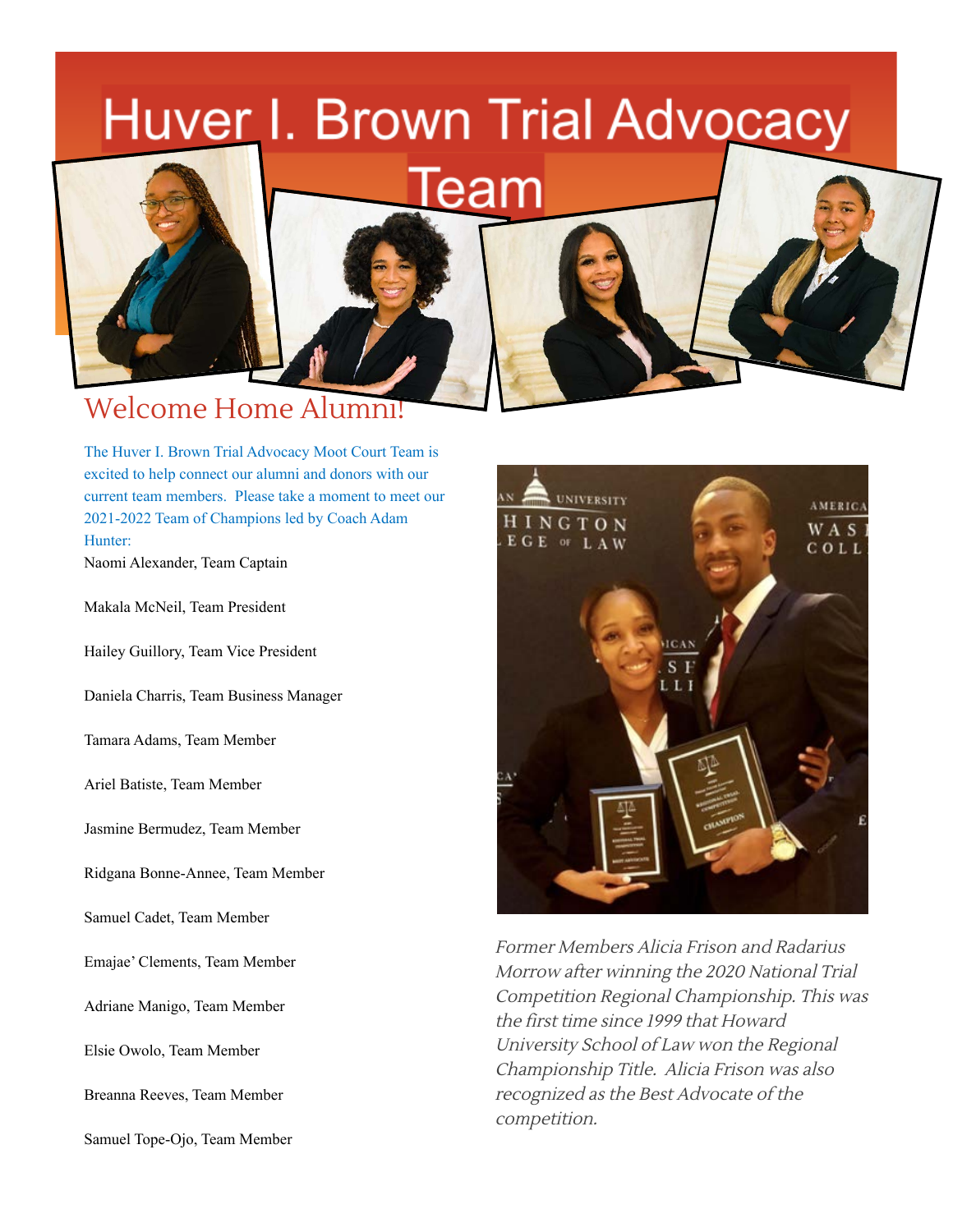On Wednesday evenings, in the Honorable Damon J. Keith Moot Court Room on the Howard University School of Law campus, a group of 14 students gathers before their coach to receive a learning experience that is different from other law students. As members of the Huver I. Brown Trial Advocacy Moot Court Team, these Howard students are learning how to be trial attorneys. Following in the legacies of Justice Thurgood Marshall, Pauline Murray, and Huver I. Brown, these students are developing their trial advocacy skills, learning how to zealously represent clients, and mastering the art of persuasion. In furthering our legacy of excellence, the Trial Advocacy Team is reaching out to you for sponsorship to help us build on our success.

Our team has a proven track record of success at competitions. Last competition season at the National All-Star Bracket Challenge in October 2020, Rosalie Ebongo-Bayehe was awarded the Best Advocate of the Western Region, and Teneisha Jones was awarded Best Advocate for the Prosecution. At the All-Star Bracket, Howard was the only school to have two "Best Advocates" selected from the same school. During the South Texas Challenge Competition, Naomi Alexander, the current Captain of the Team, won Best Advocate for the Preliminary Rounds and the team advanced to the Semi-Finals.

The team also competed against 30 other schools in the Capitol City Challenge Competition and advanced to the final round against Georgetown after seven trials. During the finals, Anissa Ash won the Eugene N. Hamilton Best Advocate Award. The team also defeated the then-reigning champions UIC John Marshall Law School during the competition.

We are reaching out to our alumni network and partners to support our team in this upcoming competition season. Our goal is to raise \$25,000 for this year. The money raised will help the team with trial supplies, travel expenses, and stipends for competition coaches. As our competitions have become more technological, our students need the most up-to-date equipment to meet the nature of virtual competitions and the integration of trial software. Furthermore, the team is looking forward to competing in Puerto Rico and Texas.

With the help of our alumni and future donors, the Huver I. Brown Trial Advocacy Moot Court Team is prepared to have another successful competition season! Please consider donating to our efforts as we start the new semester and our competition season. We hope that you can become a part of our continued legacy of excellence!

To donate visit [www.howard.edu,](http://www.howard.edu/) click the "Give" tab, then under "Designation" select "Other," and write in the "Huver I. Brown Trial Advocacy Moot Court Team." For any questions, please contact Coach Adam Hunter by email at adam.hunter@howard.edu or by phone at (202) 618-4334.

> **Sincerely, The Huver I. Brown Trial Advocacy Moot Court Team**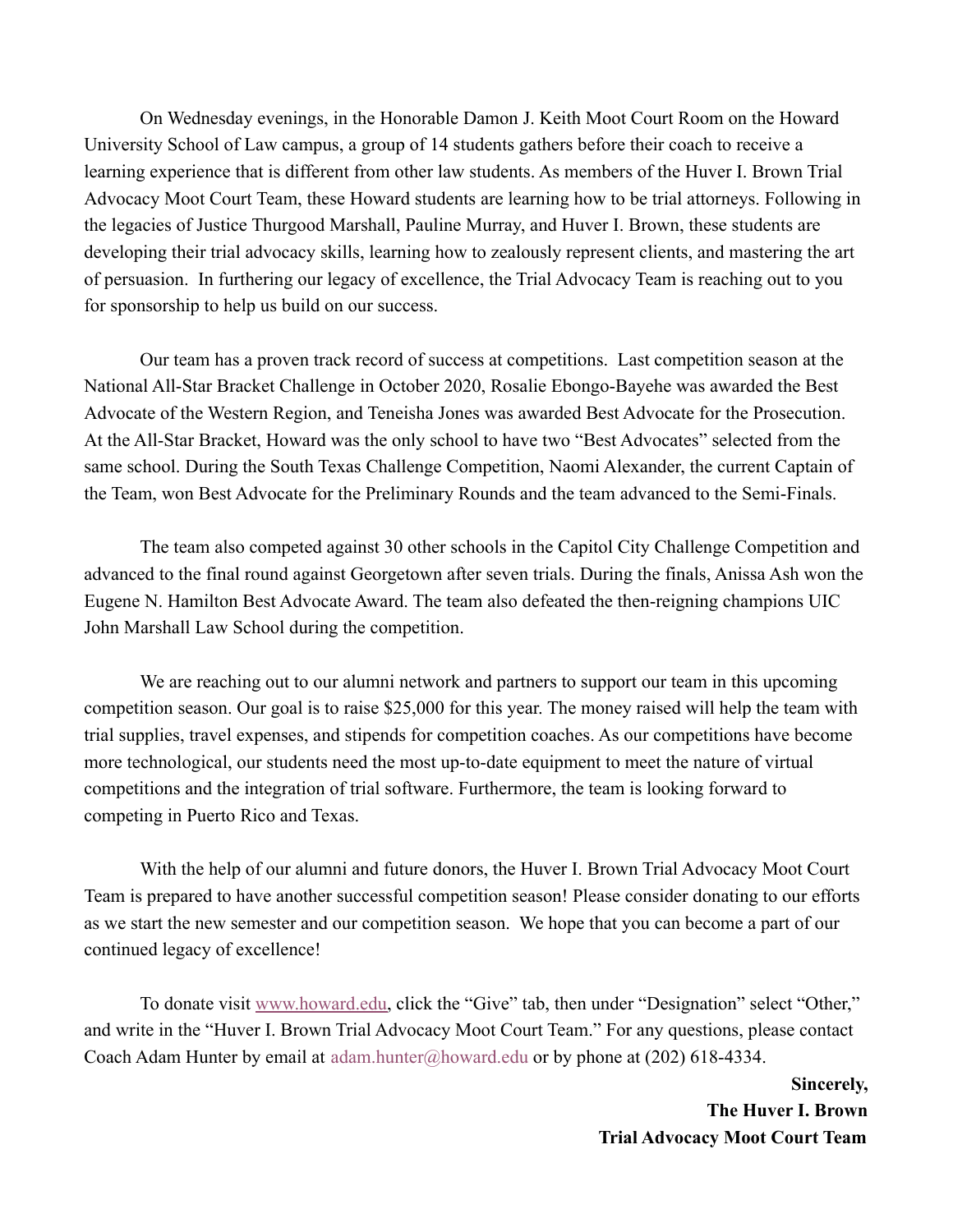# Huver I. Brown Trial Advocacy Team Motto:



# Our goal is to be articulate.

To use our words as tools of persuasion! When we compete, we achieve only excellence! Striving to win…first place. Every time!

### Coach Adam Hunter

Coach Hunter was a member of the Huver I. Brown Trial Advocacy Team from 2006-2008. He served as the first Team Captain under Coach Brandi Harden during the 2007-2008 competition season.

Coach Hunter came back to coach because he values the development of young lawyers and credits his experience on this team for the work he is currently able to do.

Coach Hunter is a partner at Hunter & Johnson, PLLC in Washington, DC.

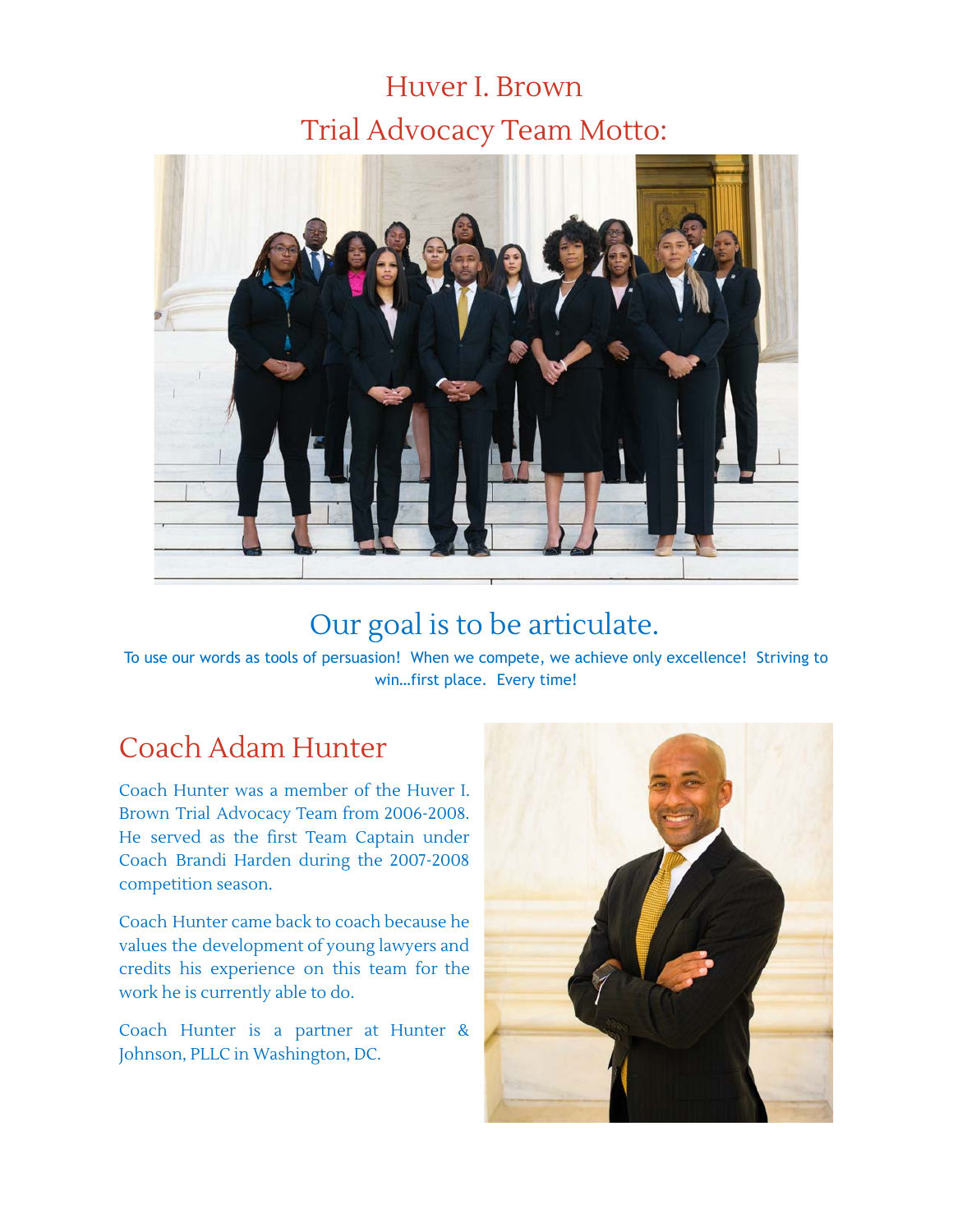### Naomi Alexander



I decided I wanted to join the Huver I Brown Trial Advocacy Team as soon as I found out about it. I was familiar with Mock Trial prior to law school because I competed at both the high school and collegiate levels. But I understood that the "litigation" I had done in Mock Trial prior to entering law school was more akin to TV Court Dramas than actual trial work. When I came to law school, saw the actualities of practicing as an attorney, and started to realize that I was still missing some fundamental skills that I would need to be a trial attorney II knew I needed to join the Trial Advocacy Team. It was only through joining the H.I.B. Trial Advocacy Team, and learning under the direction of Coach Adam Hunter, have I been able to progress more as an advocate and grow into my future career as a social engineer. As the current Captain of the team, I hope to continue to improve upon the past tradition of excellence in trial advocacy at Howard Law.

After graduation I want to be a trial attorney, but specifically a public defender. I want to help minority indigent clients navigate the judicial system and fight for them in court.

My dream job is to be a Justice on the Supreme Court. In the alternative I would love to become the Chief Defender of a Public Defender's Office or a Federal Public Defender.

### Makala McNeil

I joined the Huver I. Brown Trial Advocacy Team because I quickly recognized the team fosters excellence and provides an unmatched real-world legal experience. I joined because I wanted to be a sharp litigator, a professional powerhouse, a well-trained lawyer, and to continue the legacy of great trial attorneys that came before me. I knew that under the leadership of Coach Hunter that the team would be reaching new heights and I wanted to be a part of that challenging feat. The experiences I have had with the team have been formative to my growth as a lawyer and to me personally. I have competed in a competition where all my teammates were black women (a real-life black lady courtroom), stepped up to lead as president of the team, I have learned hard lessons about being a minority in litigation but most importantly learned how resilient and brilliant we are in the courtroom. The creativity and passion this team has unlocked in me have been extraordinary.

After graduation, I will continue the amazing training I have been receiving with the team. I have accepted a position to join the law firm Kirkland & Ellis LLP as an associate attorney. I will be in the DC office focusing primarily on antitrust and litigation matters. I also plan to always keep pro bono projects on my docket. I hope that one day I will be able to become a pro bono counsel at a law firm or possibly open my own practice for minority attorneys. Additionally, I want to have a few self-sufficient businesses of my own and have a few ideas that I'll be kickstarting in the near future. Lastly, I dream of



giving back to the community I grew up in by running for public office in Mississippi, serving as a US senator or local official. In whatever capacity I choose to work in, I will continue to use my law degree for public service and the advancement of black and brown people like the great Huver I. Brown did for us!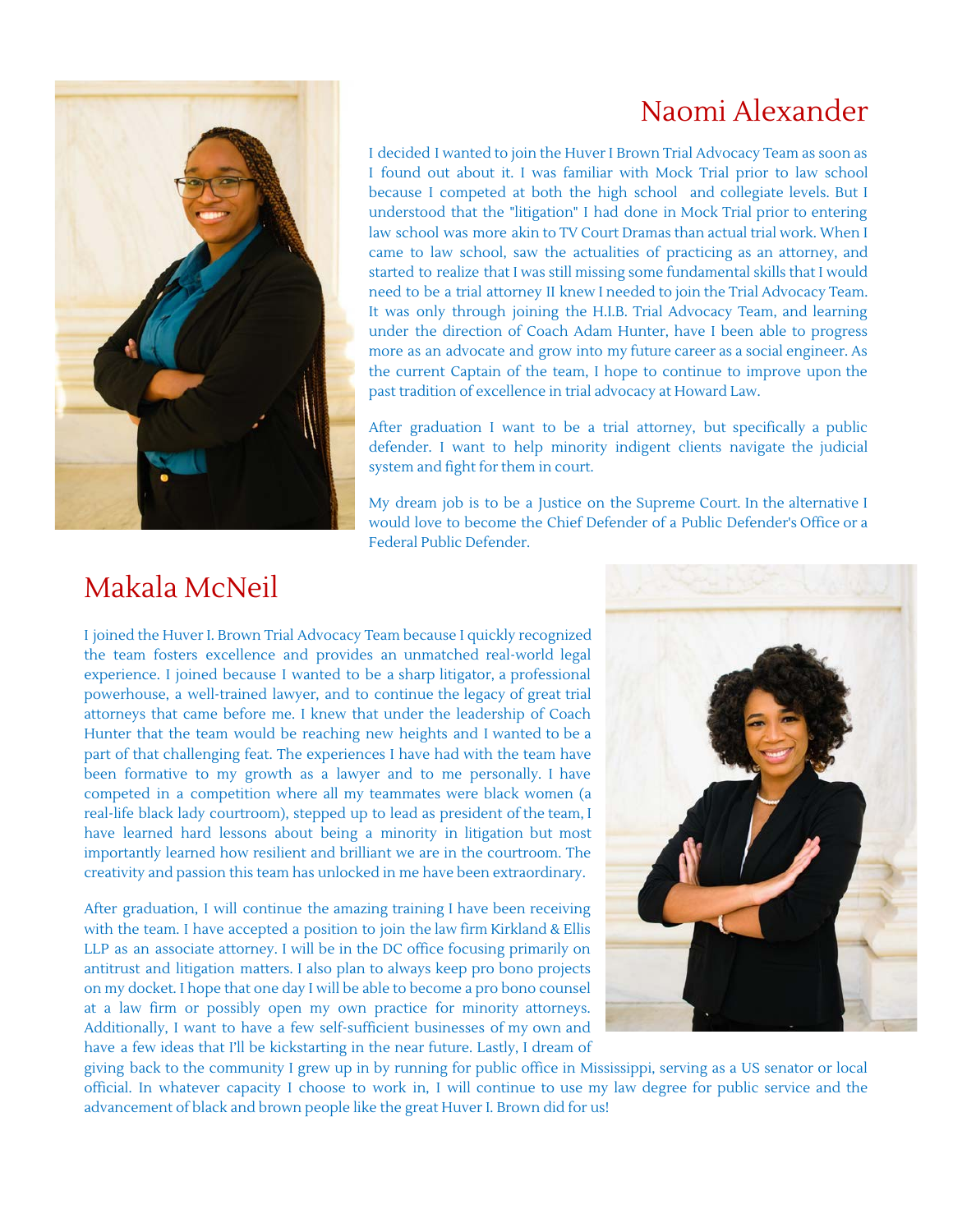### Hailey Guillory



I joined the H.I.B. Trial Advocacy Team because I want to be one of the best and I know that this team produces greatness. I plan on being a trial attorney for most of my career and the skills I gain here will be a great help in the future. The precision and perfection instilled in us allows us to stand out and excel in any courtroom.

After graduation, I will be an Assistant District Attorney in Brooklyn. I plan on using the skills I've gained while on this team there and in all my future endeavors. My dream job is to be the U.S. Attorney in a district then eventually Attorney General.

#### Daniela Charris

I joined the Huver I. Brown Trial Advocacy Moot Court Team because I knew it would allow me to become part of a family of fierce advocates who have a common goal of effectuating change in the legal field. I was eager to learn from the best trial lawyers and develop the skills necessary to be a Howard litigator. Being part of the team has enabled me to blossom into my most authentic form of zealous advocacy. In addition, it has granted me trial experiences I would not have undergone in the traditional classroom setting.

Upon graduating, I will be working as an associate at Milbank LLP in the New York office. I will be practicing litigation at the firm, focusing on white-collar defense and investigation. I am excited to transfer the skills I learned with the trial advocacy team into the space of big law. Ultimately, my goal is to be a criminal defense attorney and movement lawyer. I am fortunate to have



learned about trial advocacy with the team because it reaffirmed my dream of being a voice of change in the courtroom for my community.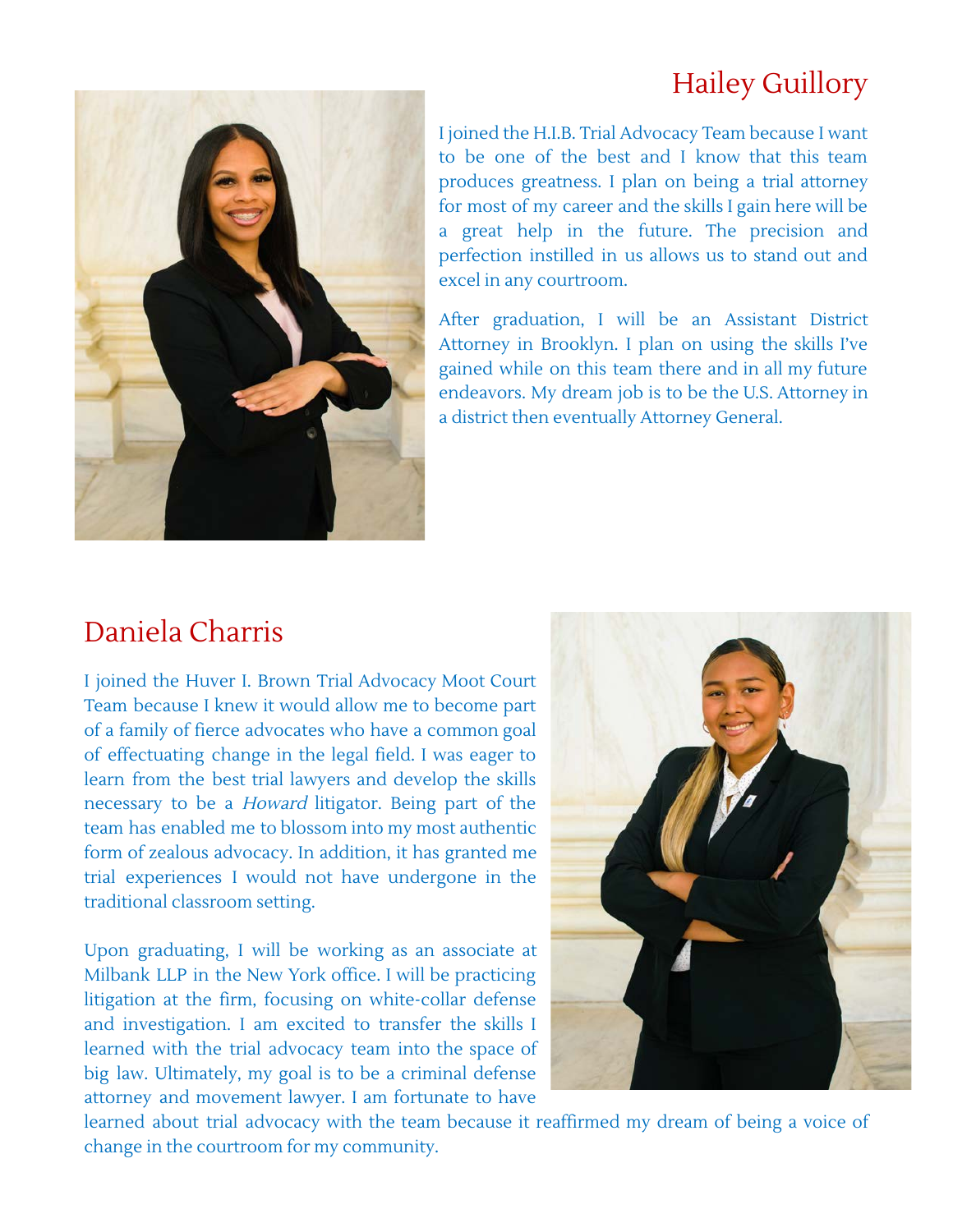#### Tamara Adams



Joining the Huver I. Brown Trial Advocacy Team was always a goal of mine. It was the reason I decided to come to Howard. While working at the Public Defender Service in Washington, DC I had the opportunity to watch some of the best litigators in the world, and those attorneys, they attended Howard. Being a part of this team will teach me the necessary skills needed to succeed in my future profession.

After graduation, I hope to become a criminal defense attorney. More specifically, I want to become a public defender. I want to support minority communities who are often victims of the criminal justice system.

After working as a criminal defense attorney, my dream job is to become a judge and professor. I want to serve as a judge in D.C. Superior Court, criminal division. Furthermore, I am interested in

returning to Howard Law to teach legal writing to current law students. My hope is to develop strong attorneys who will continue advocating for minority communities post-graduation.

#### Ariel Batiste

I joined the Huver I. Brown Trial Advocacy Moot Court Team because I want to grow as an oral advocate. I believe that advocacy is one of the most important roles of an attorney–especially when representing people of color.

After graduation, I hope to join a firm's patent litigation practice before transitioning into a litigation role at a nonprofit. My dream job is to start my own law firm and to do criminal defense and family law work.

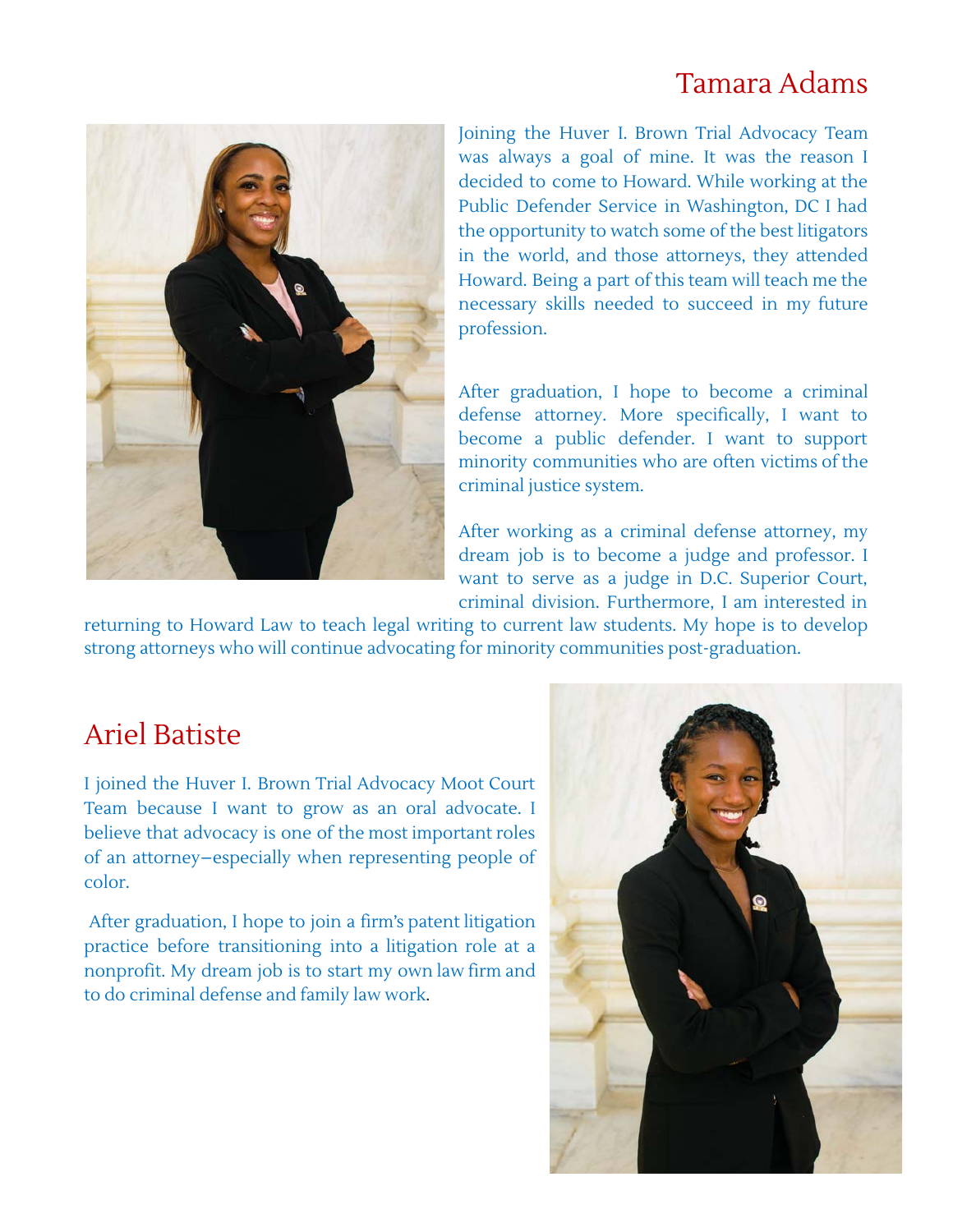## Jasmine Bermudez

I joined the Huver I. Brown Trial Advocacy Team because I wanted to learn by doing. Knowing I have been critiqued by my amazing peers and some of the best trial lawyers, I will graduate confident in my litigation skills.

After graduation I will be a prosecutor at the Riverside County District Attorney's Office.

My dream job is one that allows me to do the most good for the most people. This team allows me to develop the skills necessary to do that.

### Ridgana Bonne-Annee

I joined the Huver I. Brown Trial Advocacy Team because I knew I wanted to be a litigator, gain real-life courtroom experience, and be surrounded by individuals who had similar interests since iron sharpens iron. Further, I wanted to step out of my comfort zone because public speaking is a skill I wanted to strengthen, and I knew that the team would offer me that experience.

Following graduation, I want to work at a litigation-based firm that offers me the opportunity to use the trial skills that I learned , and advocate on behalf of my clients. However, while I do not have an exact dream job, I know I will be happiest when I am working in tech or cybersecurity and with a team of like-minded and outgoing attorneys.



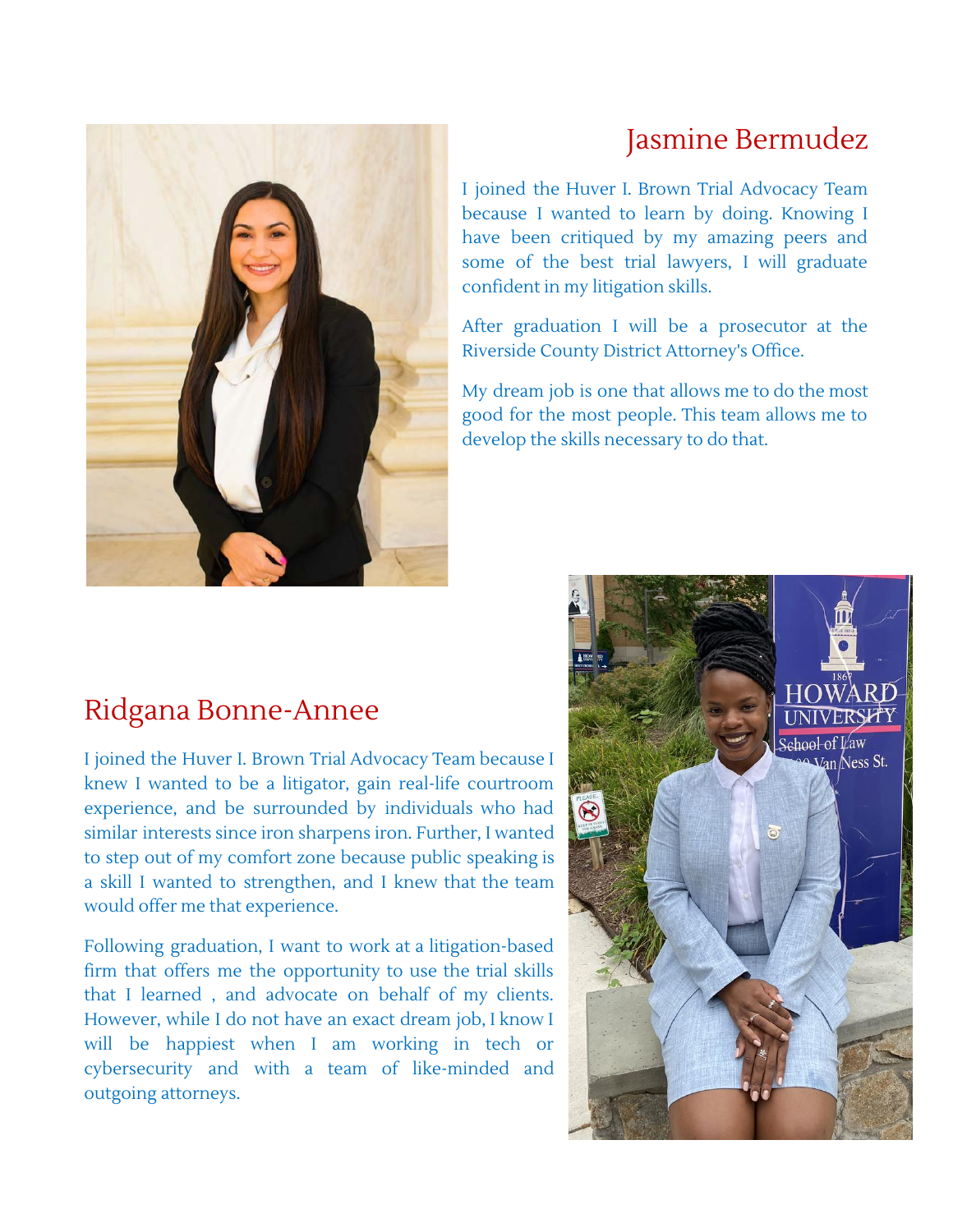## Samuel Cadet



I joined the trial advocacy team because I understand the importance of oral advocacy experience when it comes to assisting the clients. I wanted to be a part of a team where I would not only get the necessary experience but we'd be pushed to be the best litigators that we can be. This is with great current litigators and the amazing future litigators of the Huver I. Brown Team.

After graduation I plan to go into the tech sector of law and assist with regulatory or litigation for a firm. Currently when it comes to tech law there is a lack of representation from people of color. I want to be an active face of change in this industry.

My dream job consists of being an in-house privacy attorney at a tech company advising and pushing for consumer facing privacy.

### Emajae' Clements

I joined the Huver I. Brown Trial Advocacy Team to participate in a legacy trail blazed by fierce advocates. After graduation, I plan to utilize the skills and lessons acquired through this team in both civil and criminal litigation before entering the realm of politics and other endeavors that allow me to advocate on behalf of marginalized communities.

My dream job is to own a civil rights practice that leverages modern-day social mediums (social media, television, etc.) to provide legal services and other social justice-related support to community members. My goal is to equip marginalized groups with the support and resources necessary to make tangible change in their communities while actively fighting for change inside and outside of the court.

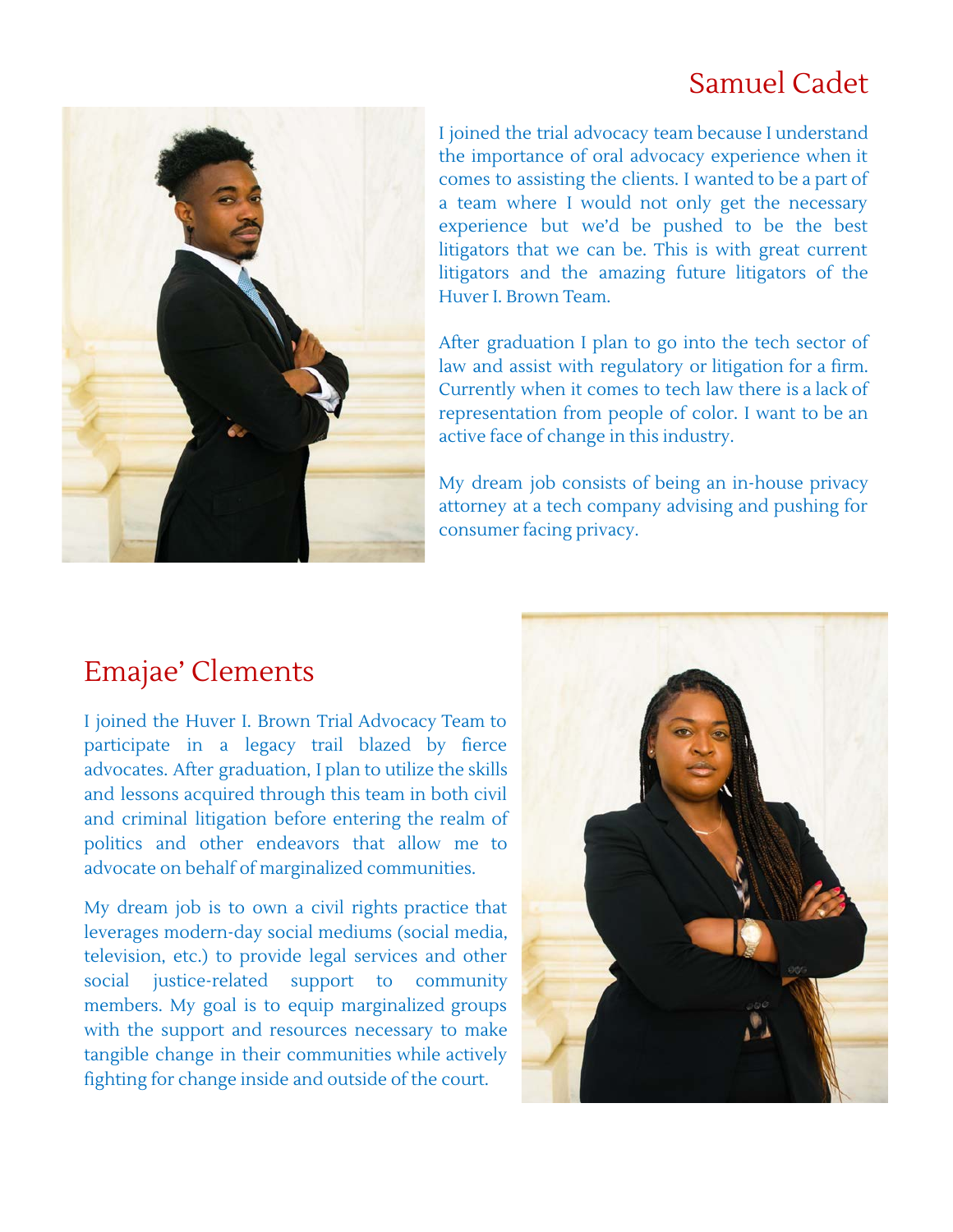#### Adriane Manigo



I joined the Huver I. Brown Trial Advocacy Team because I wanted to further develop my advocacy skills in ways that were not being taught in the average law school classroom.

After graduation, I want to work in personal injury. My dream job involves working with both personal injury and criminal defense clients. I would like to achieve this by working as a Plaintiff's Attorney or even opening my own practice.

#### Elsie Owolo

I joined the Huver I. Brown Trial Advocacy Team because I am interested in being a litigator. I knew being a part of the Huver I. Brown Trial Advocacy Team would help me develop the skills, knowledge, and experience to confidently pursue my professional goals. I also joined the team for the opportunity to learn from experienced professionals in the legal field.

Upon graduation, I plan on practicing law as a litigator. Upon passage of the bar exam, I plan on working for a law firm in Washington, D.C. on ERISA litigation.

My dream job is to be able to use all of my education and professional experiences to impact and advocate for disadvantaged communities. I decided to attend law school at the Howard University School of Law because of the rich history and legacy that the law school has in terms of social justice and political advocacy. Hence, I hope to eventually be able to work for an elected official who I strongly believe can bring about change for underserved communities and communities of color.